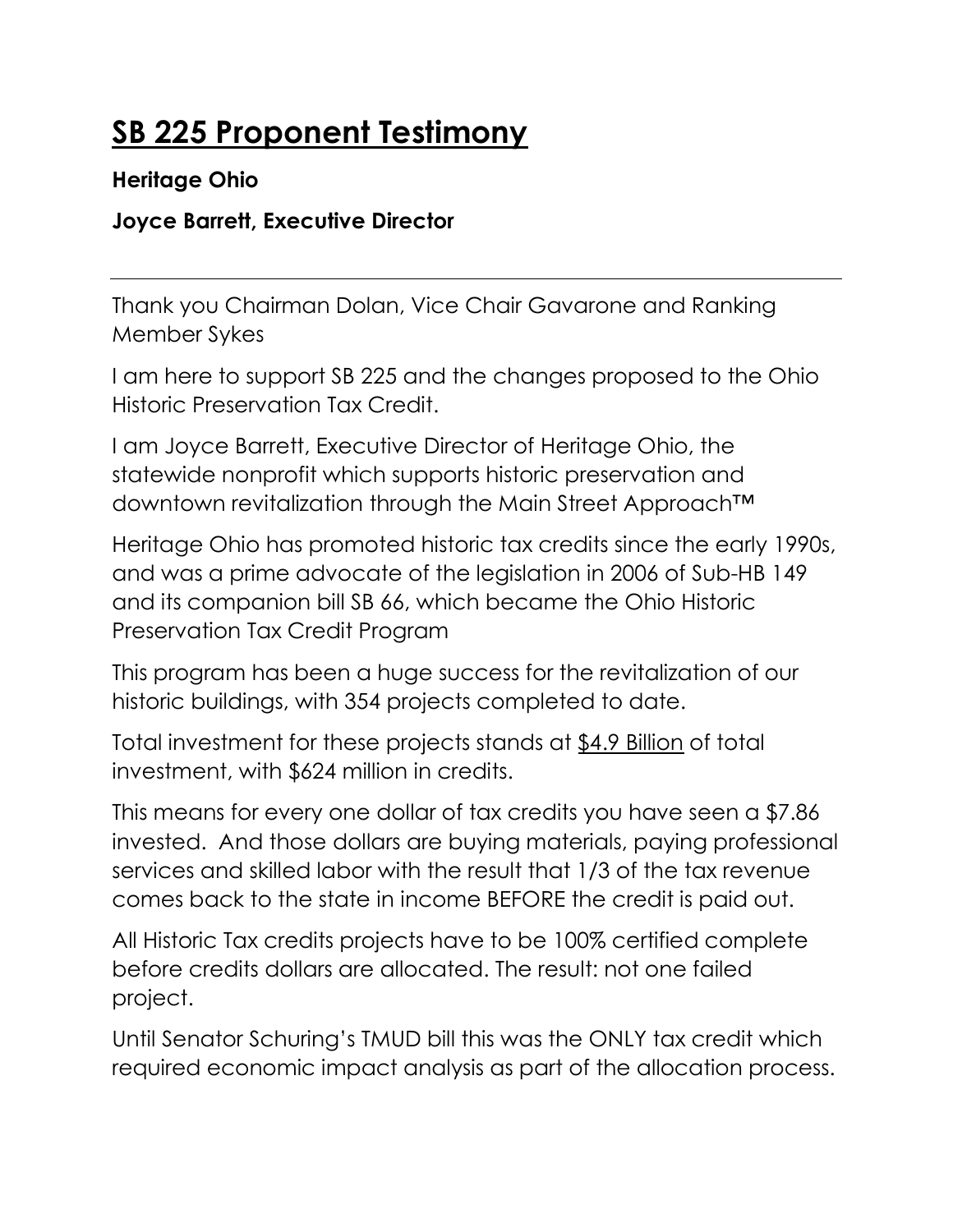Three provisions in this proposal we are fans of:

# 1. 35 % for small town projects

Since 2015, Heritage Ohio has led a partnership with the Department of Development and State Historic Preservation Office to educate communities about the OHPTC program, and have made presentations in 65 county seats—taking the message to Ohio's smaller communities that this program is also for them. Now with the proposed 35% credit for smaller communities, they have a better chance to make these projects pencil out since construction costs are very similar in large and smaller communities, but rents are significantly less in smaller communities. Historic buildings always bring surprises, these subsidies help to reduce, but do not eliminate the risk.

## 2. Raising the Aggregate cap to \$120/ million a year

The proposed \$120 million per year will be very welcome in trying to meet Ohio's demand. Some application rounds have only been able to fund 1/3 of the applicants resulting in viable projects not moving forward. Increasing the cap means more projects can be accomplished in more communities and accelerate the revitalization in our cities.

Remember, these projects payback with increased property, sales, and income tax.

## 3. Per project cap of \$10 million

Increasing the per project cap to \$10 both stimulates the large projects while the cap allows more money to be spread around the state.

What is great about OHPTC is you can see the results in communities large and small all across Ohio. Previously vacant or underutilized buildings become income producing, tax paying assets. Plus they Have a catalytic effect on neighboring businesses and buildings.